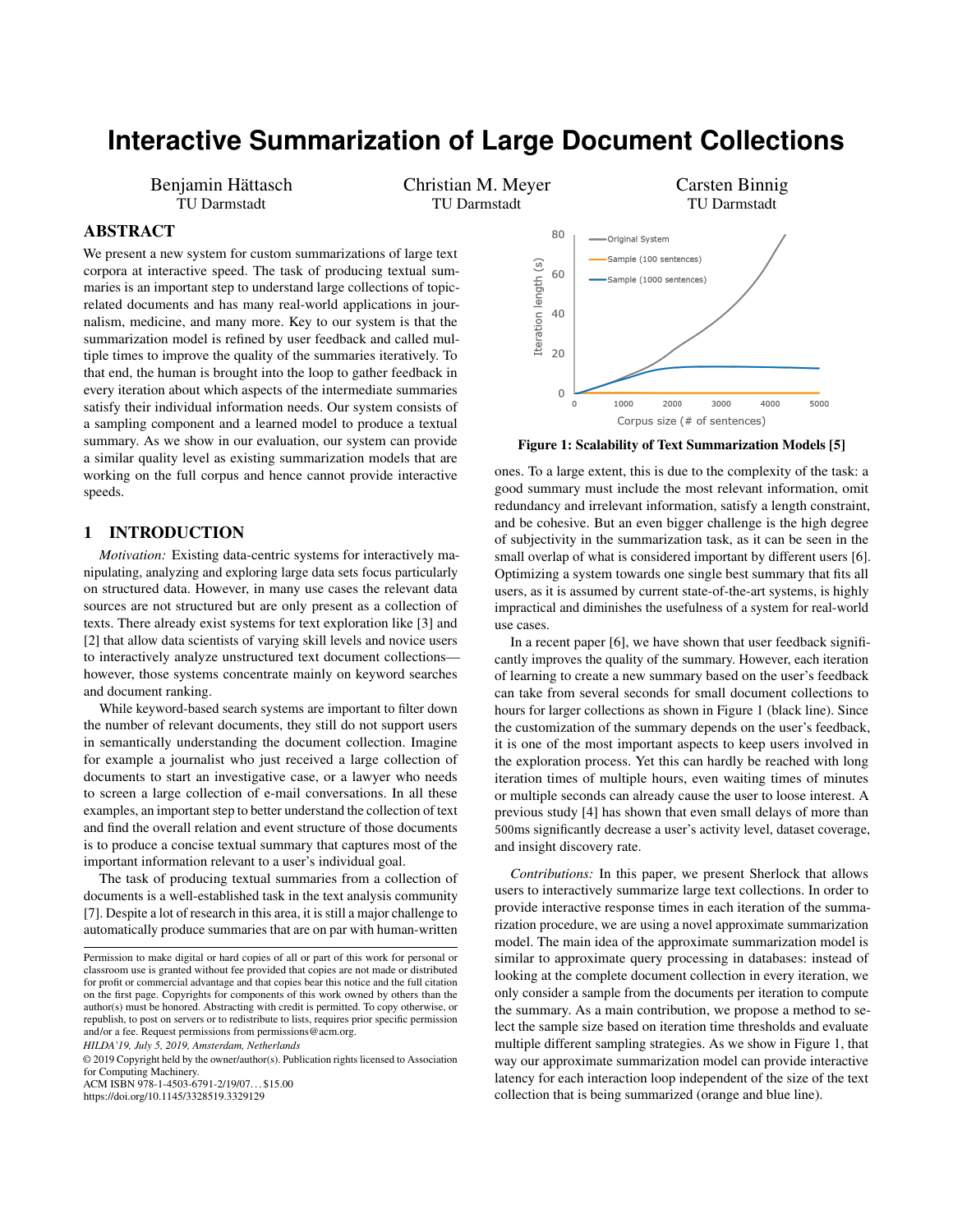#### HILDA'19, July 5, 2019, Amsterdam, Netherlands Benjamin Hättasch et al.

We already presented a demo of Sherlock at VLDB 2018 [\[5\]](#page-3-3). However, sampling on natural language is not a trivial task. In this paper, our main goal is studying the effectiveness of multiple sampling strategies and the impact of the sample size on the summarization quality. To this end, we employ importance-based and stratified sampling, and we benchmark them in a systematic experimental setup on different document collections.

A related paper was recently published for sampling training data for machine learning [\[8\]](#page-3-6). In their paper, the authors suggest to use controlled sampling for architecture selection to predict the errors introduced by the approximate model. While their work concentrated mainly on classical models learned from structured data, we will investigate the effects of sampling for textual summarization models with different desired properties (e.g., subjective importance of concepts or wide vs. focused textual summaries).

*Outline:* The remainder of the paper is structured as follows: In Section [2](#page-1-0) we describe the high-level idea of our system for interactive summarization and then propose different sampling strategies and explain the sample size estimation in Section [3.](#page-1-1) We then show an initial experimental evaluation of our novel sampling strategies on the model quality in Section [4.](#page-2-0)

### <span id="page-1-0"></span>2 SYSTEM OVERVIEW

Sherlock [\[5\]](#page-3-3), our system for interactive summarization, consists of two major components as shown in Figure [2:](#page-1-2) a web-based user interface to collect the user's feedback and a backend that refines the text summarization model. The backend hosts multiple components: a document store (input docs in Figure [2\)](#page-1-2) including the required indexes, the summarization component that accumulates the user feedback and learns to create summaries for every iteration as well as our approximate model to execute the summarization process at interactive speeds.

*User Interface:* The web-based interface allows users to summarize a collection of textual documents in an interactive manner. A screenshot of the interface is included in Figure [2.](#page-1-2) In a typical setup, a user would need to read all the documents and manually summarize them. In our interactive setup, the user receives a summary, annotates all important and unimportant (parts of) sentences, and submits them as feedback for the next iteration where a refined summary is created by Sherlock and the user provides the next round of feedback.

*Interactive Backend:* The main task of the backend is to compute the summary for each iteration by taking the documents and the user feedback into account. In our system, we currently employ the summarization model as presented in [\[6\]](#page-3-4) which maximizes the weighted occurrence of concepts in the summary by using an integer linear program (ILP). The first summary which is presented to the user is based on a model without any user feedback. Afterwards, in every iteration the summarization model is refined based on the user feedback of all previous iterations; i.e., the user can adjust the concept weights and hence the ILP needs to be re-executed. Instead of using the full document corpus as input, our backend uses samples of a given size (from very small to full data) resulting in different iteration times and expected quality. The details of our approximate summarization model are explained in the next section.

<span id="page-1-2"></span>

Figure 2: System Overview of Sherlock.

# <span id="page-1-1"></span>3 APPROXIMATE SUMMARIZATION MODEL

The main idea of our approximate summarization model is to take the user feedback of the last iteration into account, adjust the summarization model and then return a new version of the summary to the user. As discussed before, in order to achieve interactive response times in every iteration, the approximate summarization model takes a sample of the overall document collection as input. The sampling strategy and the sample size have a big impact on the performance and the quality of the summarization model. In the following subsections, we discuss both these aspects in detail.

#### 3.1 Sampling Strategies

In this first subsection, we discuss which sentences should be sampled in every iteration to refine the trained summarization model. There are numerous possibilities. In this paper, we suggest and evaluate three sampling strategies tailored towards training textual summarization models:

*Random:* This is the simplest sampling strategy where we just use a fixed number of randomly selected sentences in each iteration. This method is used as a baseline compared to the more sophisticated sampling strategies discussed next.

*Importance-based (called TOP-K as well):* Instead of sampling randomly, we suggest a second strategy that takes the importance of a sentence into account when sampling from the underlying document collection (i.e., more important sentences are sampled with a higher likelihood). Our intuition is that sentences with a higher *information density* (containing more concepts rated as important) are more relevant to the user. As concepts, we use bigrams in our system as suggested by [\[6\]](#page-3-4). We initialize the weight of a concept using the *document frequency*; i.e., the number of documents in the collection the concept appears in. The information density of a sentence is the average weight of all concepts in the sentence. Based on the user feedback, we increase and decrease the weights of the concepts yielding refined information density scores. In every iteration, we induce a sentence ranking and select only the top-k sentences based on the information density. This strategy introduces some computation overhead but allows exploitation of collected feedback already in the sampling process.

*Stratified:* In the third sampling strategy, we additionally divide the input sentences into a fixed number of clusters based on sentence embeddings [\[1\]](#page-3-7). Each of those clusters is individually ranked as discussed before. Based on the feedback, more sentences from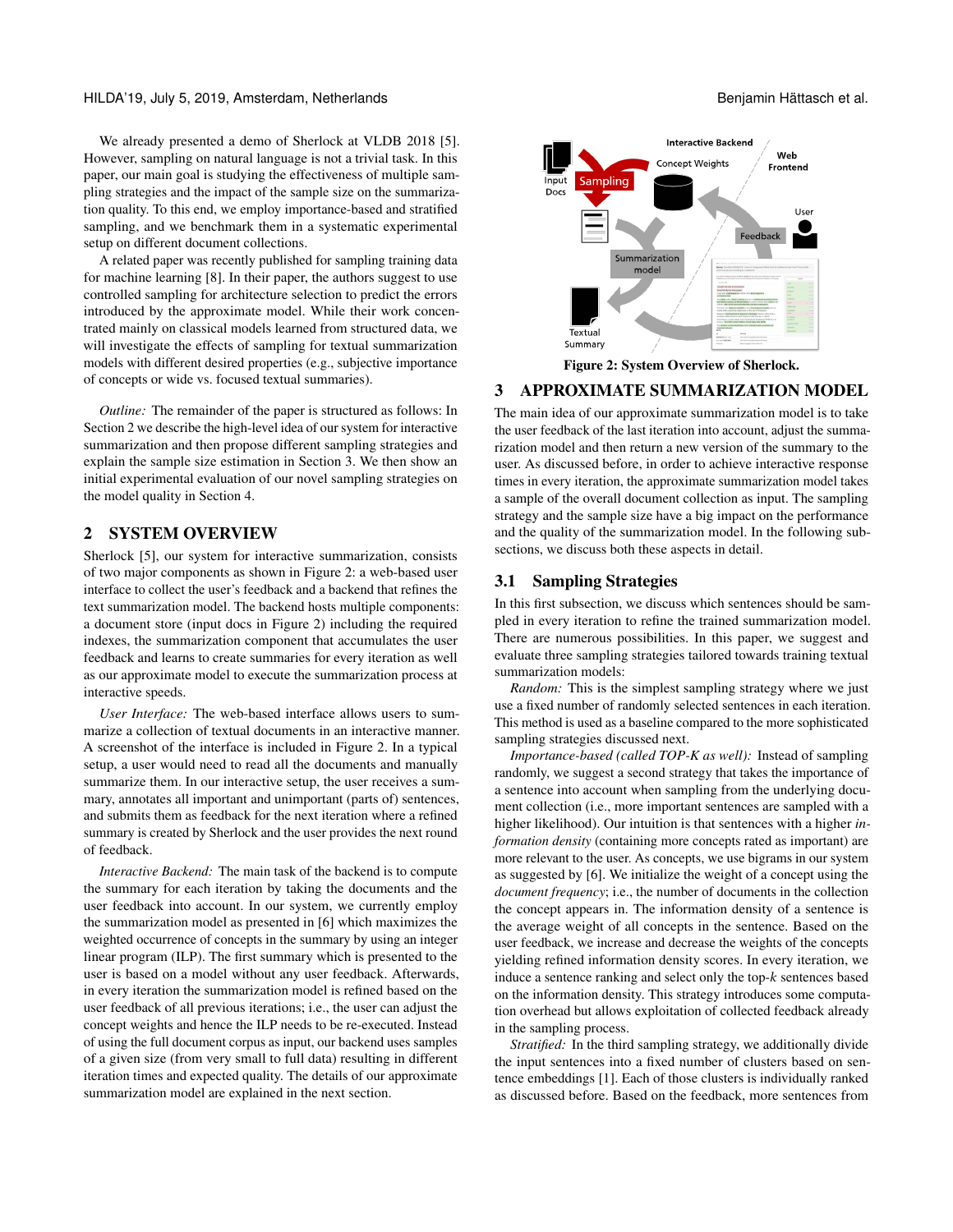<span id="page-2-2"></span>Interactive Summarization of Large Document Collections Fig. 2019, July 5, 2019, Amsterdam, Netherlands



Figure 3: Number of constraints in ILP in relation to estimated / actual runtime for finding the best summary (in seconds).

clusters with better feedback are sampled. This allows dealing with diverse topics and causes the sampling to initially better explore all information available (instead of only the frequent concepts).

#### 3.2 Sample Size Estimation

For all the before-mentioned sampling strategies one needs to choose the sample size as a parameter. This parameter should not be selected arbitrarily since a too small or too large sample size might have a negative impact on the overall quality—by not sampling relevant sentences as well as by changing the runtime of the summarization procedure which is important to enable the user to give interactive feedback.

At the core of our system, as discussed before, an ILP solver is used that maximizes the accumulated weight of all concepts in the summary for a given summary length (i.e. consists of sentences mainly containing the highest-rated distinct concepts based on the user feedback). In order to set the sample size, we use a *cost model* to estimate the response time of the system. In future, we will extend this cost model to enable us to estimate the resulting quality of the summarization model when using only a sample of a given size.

The main intuition behind our cost model is that each sentence in the input to the ILP produces additional constraints that have to be respected for finding the summary in the next iteration by the solver. Less constraints make it easier for the solver to find a solution and therefore reduce the computation time. The cost function thus only depends on the sample size (which directly translates into the number of constraints) but not the summary length, since this is only present as a single constraint in the ILP. Hence, different summary lengths with the same amount of input concepts will still yield similar runtimes of the summarization system. We verify those findings at the beginning of our evaluation (Section [4.1\)](#page-2-1).

#### <span id="page-2-0"></span>4 EXPERIMENTAL EVALUATION

#### <span id="page-2-1"></span>4.1 Exp. 1: Sample Size

In a first experiment, we analyze the accuracy of our cost model to estimate the sample size. As discussed before, the cost function in Sherlock maps the number of constraints to an estimated runtime. We use this function to derive the maximum sample size  $k$  such that the runtime stays below a chosen interactivity threshold (e.g., 500 ms). Figure [3](#page-2-2) compares the actual runtime of the ILP model with the estimated runtime of our cost model (blue line). Both show a Pearson correlation coefficient of 0.96 to 0.97.

<span id="page-2-3"></span>



Furthermore, another important question is the effect of using a sample as input to the summarization model. Figure [4](#page-2-3) shows the results of running the summarization procedure on different sample sizes using the TOP-K strategy (while STRATIFIED behaved similar in this experiment) over the different iterations (shown on the x-axis) to collect feedback from users. For collecting feedback, we simulate users in all our experiments who give perfect feedback to produce summaries (i.e., users always mark concepts as important if they appear in the gold summary). As a result, we see that the quality of summaries produced with only 10% sample size is nearly the same as for the full data and the mean quality of the system working on a quarter of the input data is indistinguishable from the mean quality of the original system while the length of each iteration is only about 20% of the one from the original system.

Another interesting observation is that the sample cannot be arbitrarily small—it still has to contain enough sentences to fill the full summary and the summarizing model should still be able to choose from different sentences. In our current prototype, we thus select the sample size based on our cost model such that the desired interaction threshold is met but the sample size still contains enough sentences to fill the full summary (i.e., sample size must be larger than the summary length).

# 4.2 Exp. 2: Sampling Strategy

In the second experiment, we evaluate the different sampling strategies and their robustness for different kinds of summaries. There are two important dimensions of textual summaries that have a major impact on how well a sampling strategy works: The first dimension is which concepts are included in a summary (i.e., frequent ones or rare ones). The second dimension is whether the summary is topically focused (for users who are interested in particular details) or if it contains a wide range of concepts (for users who want to get an initial overview).

In order to evaluate our sampling strategies on these different summary types, we create different summaries (called gold summaries) that follow the above-mentioned properties. To control the content of the summaries and make sure they still have the syntactic properties and word distributions of a real text, we use sentences from the existing summarization corpora DUC06 and DUC07 to create the gold summaries.<sup>[1](#page-2-4)</sup>

<span id="page-2-4"></span><sup>1</sup> <https://www-nlpir.nist.gov/projects/duc/data.html>